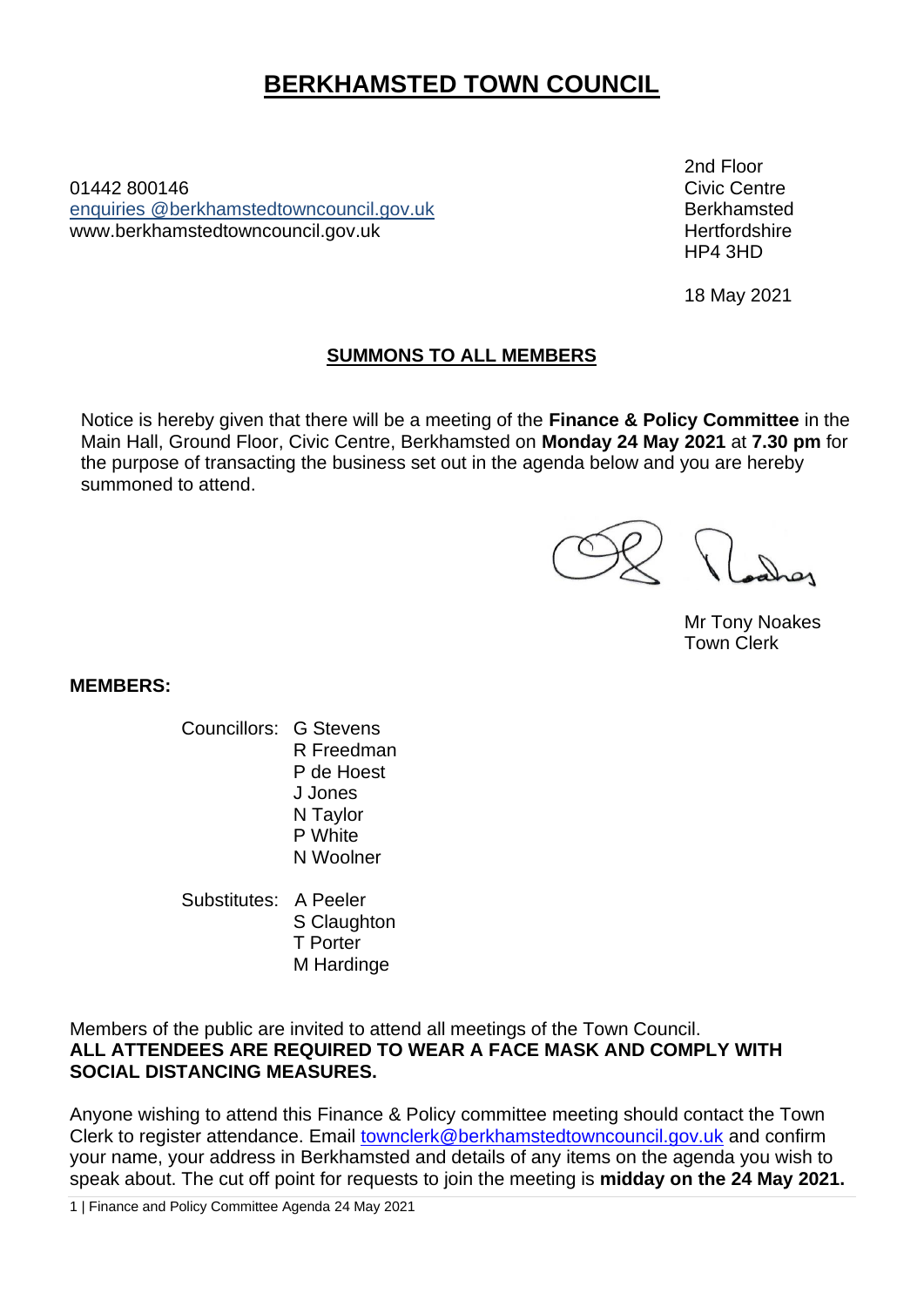Alternatively, if you wish to comment on an item on this agenda by email, please do so by emailing [townclerk@berkhamstedtowncouncil.gov.uk](mailto:townclerk@berkhamstedtowncouncil.gov.uk) by **midday on the 24 May 2021.** Email comments will be passed to the Finance & Policy Committee ahead of the meeting and discussed during the meeting.

# **AGENDA**

# **OPENING MATTERS**

- **FP 26/21** (i) To elect a Chair of the Committee for the Council year 2021/22
	- (ii) To elect a Vice-Chair of the Committee for the Council year 2021/22
	- (iii) To receive apologies for absence
- **FP 27/21** To receive **declarations of interest** regarding items on the agenda

## **FP 28/21 Chairs Communications**:

- (i) Thank you letter from Dacorum Community Action for grant award.
- (ii) Thank you note from Repair Café (at Open Door) for grant award.
- (iii) Thank you note from Friends of St Peters (Rectory Lane Cemetery funding) for grant award.

#### **FP 29/21 To suspend Standing Orders to allow public participation**

#### **FINANCIAL MATTERS**

#### **FP 30/21 Grant Applications**

(i) A grant application from Age UK Dacorum for £4,000 for a Bereavement and Covid-19 Support Service – **for review and decision**.

#### **FP 31/21 Income and Expenditure including Receipts and Payments Schedule**

- (i) To **note and approve** the Income and Expenditure and Variance Analysis at 30 April 2021 (attached).
- (ii) Payments and receipts schedules for the period 1 April 2021 30 April 2021 will be sent to the Chair of F&P for scrutiny.
- (iii) To **note** the balance sheet as at 30 April 2021(attached).